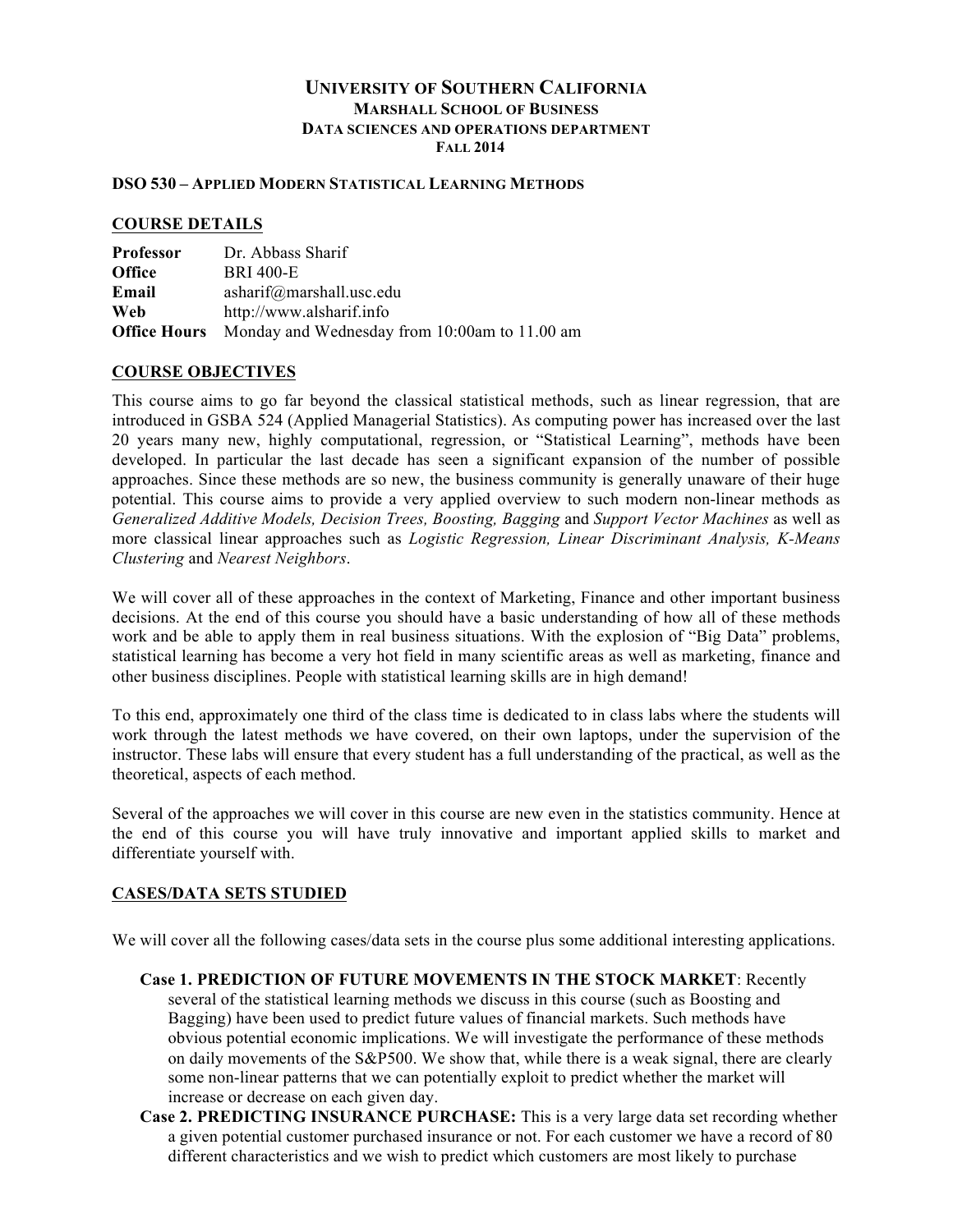insurance. Overall, only 6% of potential customers actually buy the insurance so if we randomly choose people to target our success rate is very low. However, using the methods from this course to target specific people we raise the success rate to around 30% (a five fold improvement).

- **Case 3. DIRECT MARKETING:** This case involves a real dataset of direct mailings to potential donors of a not-for-profit organization. We wish to predict which people are most likely to respond so that the campaign can be better targeted. However, there is an extra wrinkle to this problem because those people that are most likely to respond also tend to give the least while, among those that are unlikely to respond, those that do tend to give the most. Hence we ultimately want to predict dollar giving.
- **Case 4. HOUSING VALUATIONS:** This case involves understanding which variables (both macro and micro) affect housing valuations. For example what is the effect of house size, lot size, neighborhood, number of bedrooms, mortgage rates etc. on the value of a property.
- **Case 5. MARKETING OF ORANGE JUICE**: This is a detailed data set with observations from many customers purchasing one of two brands of OJ. For each transaction many variables are recorded including, prices of each brand, promotions, discounts, which store the purchase was made at etc. The aim is to build a model for predicting which type of OJ a customer will purchase and which variables have an impact on the decision.
- **Case 6. EMAIL SPAM:** Detecting whether an email is a SPAM based on relative frequencies of the 57 most commonly occurring words.
- **Case 7. Online Search Engine Marketing:** We will see how companies try to increase their product sales and acquire more customers through the Internet by analyzing Google Adwords.

## **COURSE MATERIALS**

#### Statistical Software:

Clearly a statistics package is essential for such an applied course. There are very few packages that can implement all of the different approaches we will cover. Of those that can, most are extremely expensive. The one that we will use in this course is R. R has several advantages. In addition to supporting all of the statistical learning methods we will cover, it is also the package of choice for research statisticians. This means that it is at the cutting edge with respect to new methods. R is also an extremely flexible program. For example, one can use R to write ones own functions to format data or implement new procedures. Finally, R is free so you can easily use it at any company that you may end up at! R can be downloaded from http://www.r-project.org/

Also make sure to install ISLR package, which includes the datasets used in the course book. http://cran.rproject.org/web/packages/ISLR/index.html

Rstudio is a recommended interface for the R software. It is also free, and it runs on Windows, Mac, and Linux operating systems. http://www.rstudio.org

Students are expected to bring their laptops to class during all class sessions (labs and non labs).

#### Course Book:

The book we will be using for this course covers the technical side of statistical learning with less emphasis on mathematical details. The title is: *"An Introduction to Statistical Learning with Applications in R"* by James, Witten, Hastie, and Tibshirani. The book's website is http://wwwbcf.usc.edu/~gareth/ISL/index.html. Also, USC has subscription to Springer, so you should be able to access the book online http://link.springer.com/book/10.1007/978-1-4614-7138-7/page/1.

I would also recommend that you obtain a copy of "*An Introduction to R*" by Venables and Smith which we will use as a manual for learning R. You can either purchase the book (\$13 on Amazon!) or download it for free from http://cran.r-project.org/doc/manuals/R-intro.pdf.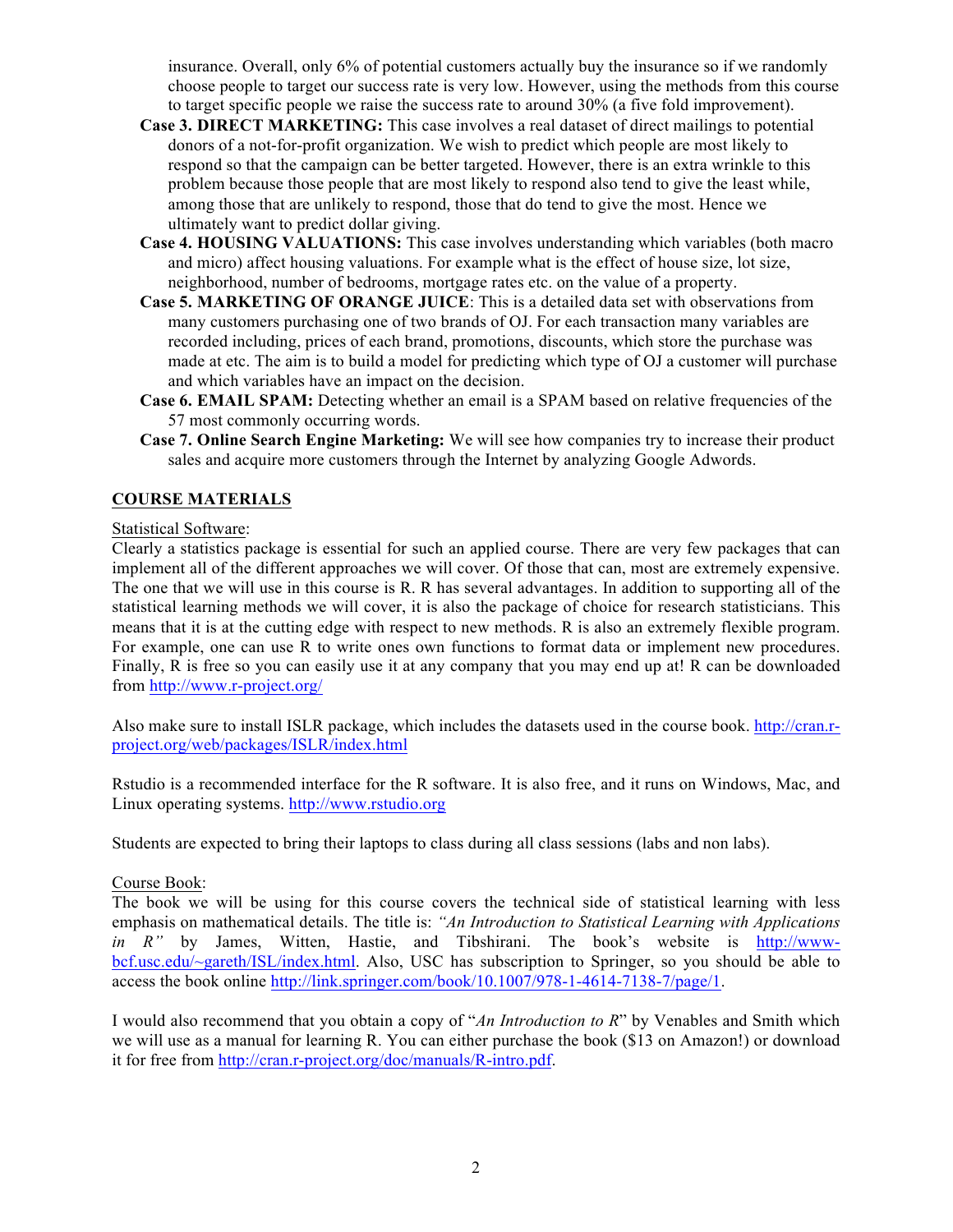## **EVALUATION (i.e. Grades)**

In line with the applied nature of this class, a large portion of the assessment will be made through homework. There will be approximately 8 homework assignments. The homework will contain some theory questions but the majority of the material will involve implementing the different methods that we cover in class using the computer package. There will also be a presentation on a group project and two in class tests. There will be no final exam. The breakdown of grades will be:

| Homework (6-8 Homework) | 35% |
|-------------------------|-----|
| Midterm Exam            | 25% |
| Project                 | 15% |
| Final Exam              | 25% |

#### **STUDENTS WITH DISABILITIES**

Any student requesting academic accommodations based on a disability is required to register with Disability Services and Programs (DSP) each semester. A letter of verification for approved accommodations can be obtained from DSP. Please be sure the letter is delivered to me as early in the semester as possible. DSP is located in STU 301 and is open 8:30 am - 5:00 pm, Monday through Friday. The phone number for DSP is 213 740-0776.

## **COURSE OUTLINE (TENTATIVE)**

This is a **tentative** view of the course outline.

### *Class 1.* **Course Introduction**

- Introduction to Modern Statistical Learning Approaches
- Summary of different methods we will cover in the course
- What is Statistical Learning?
	- o Inference vs. Prediction
		- o Supervised vs. Unsupervised Learning Problems
	- o Regression vs. Classification

#### *Class 2.* **Lab Class 1: Introduction to R**

- Basic Commands
- **Graphics**
- Indexing Data
- Loading Data

#### *Class 3.* **Assessing the Accuracy of a Statistical Learning Method**

- Less Flexible vs. More Flexible Methods
- Training vs. Test Error Rates
- Nearest Neighbors Methods
- Bayes Classifier
- Bias/Variance ideas

#### *Class 4.* **Review of Linear Regression**

- Linear Regression Model
- Using Least Squares to Fit the Model
- Testing Statistical Significance
- Dealing with Categorical Variables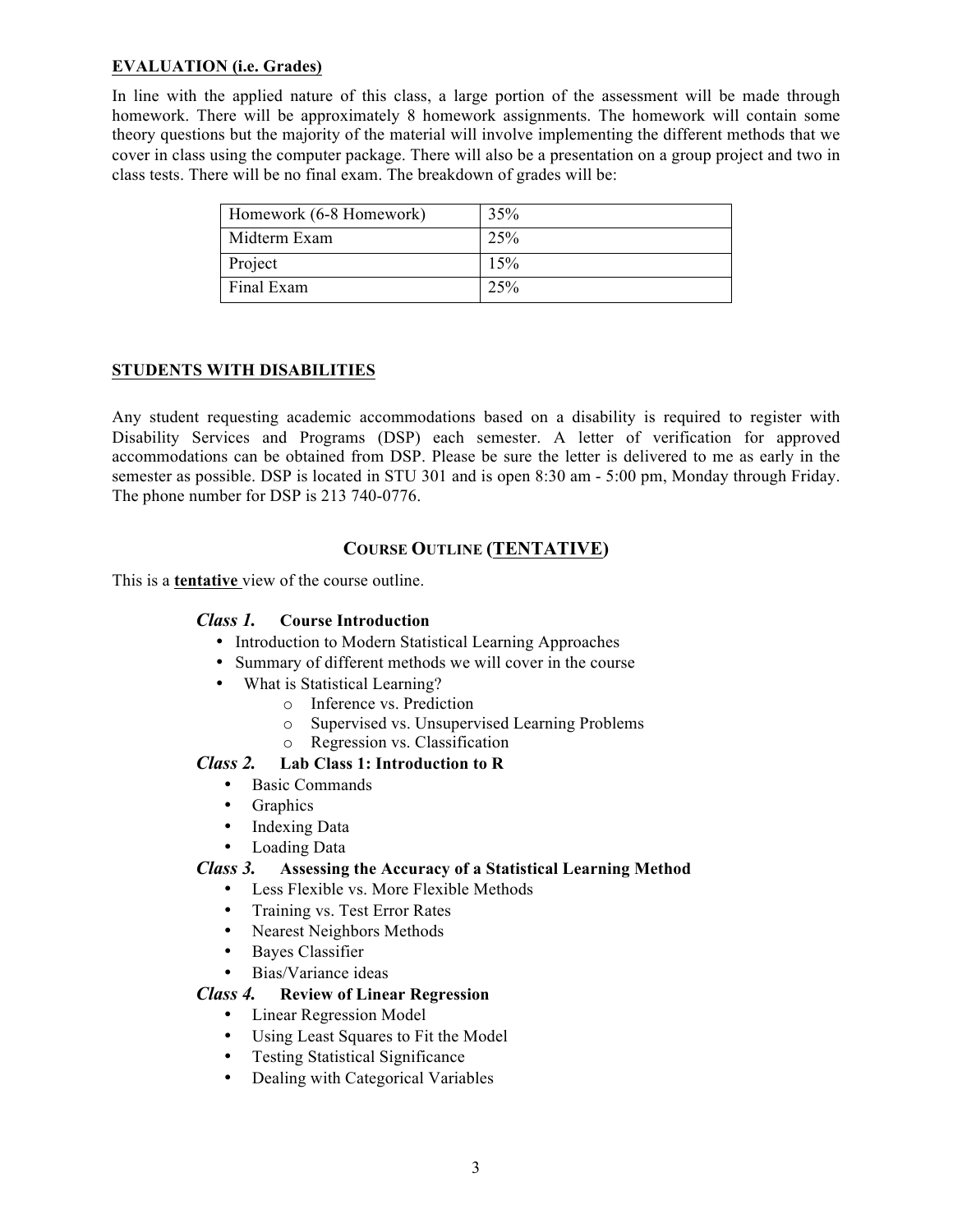# *Class 5.* **Lab Class 2: Linear Regression**

• Using the *lm()* Function to Fit Linear Regression Models in R

## *Class 6.* **Logistic Regression**

- Using the Logistic Function for Classification
- Estimating Regression Coefficients
- Estimating Probabilities

## *Class 7.* **Linear Discriminant Analysis**

- Bayes Theorem for Classification
- Estimating the Bayes Classifier
- Confusion Matrices
- Quadratic Discriminant Analysis

#### *Class 8.* **Lab Class 3: Logistic Regression and LDA**

- Using the *glm()* Function to Fit Logistic Regression Models in R
- Using the *lda()* and *qda()* Functions to Fit LDA in R

## *Class 9.* **Resampling Methods**

- Cross Validation
- The Bootstrap

#### *Class 10.* **Lab Class 4: The Cross-Validation and the Bootstrap**

- The validation set approach
- LOOC Validation
- K-Fold Cross Validation

## *Class 11.* **Variable Selection**

- Best Subset Regression
- Leave Out Samples
- BIC and AIC
- Cross Validation
- Illustrations on Real Estate Data

## *Class 12.* **Lab Class 4: kNN, Best Subset Regression**

- Using the *knn()* Function to Implement Nearest Neighbors
- Using the *regsubsets()* Function to Implement Best Subset Regression

#### *Class 13.* **Shrinkage and Dimension Reduction Methods**

- Ridge Regression
- LASSO
- Illustrations on the Real Estate Data
- Principal Components Regression
- Partial Least Squares

## *Class 14.* **Lab Class 5: Shrinkage Methods**

- Ridge Regression Using the *lm.ridge()* Function
- LASSO Using the *lars()* Function
- Identifying Important Housing Variables

#### *Class 15.* **Review**

• Midterm review and cover what we didn't have time to cover earlier from the class material

## *Class 16.* **Midterm**

## *Class 17.* **Moving Beyond Linear Methods**

- Introduction to Non-Linear Regression
- Polynomial Regression
- Splines
- Illustrations on S&P and Simulated Data Sets

## *Class 18.* **Generalized Additive Models**

- Extending Linear Regression to Allow For Non-Linear Relationships
- Extending Logistic Regression to Allow For Non-Linear Relationships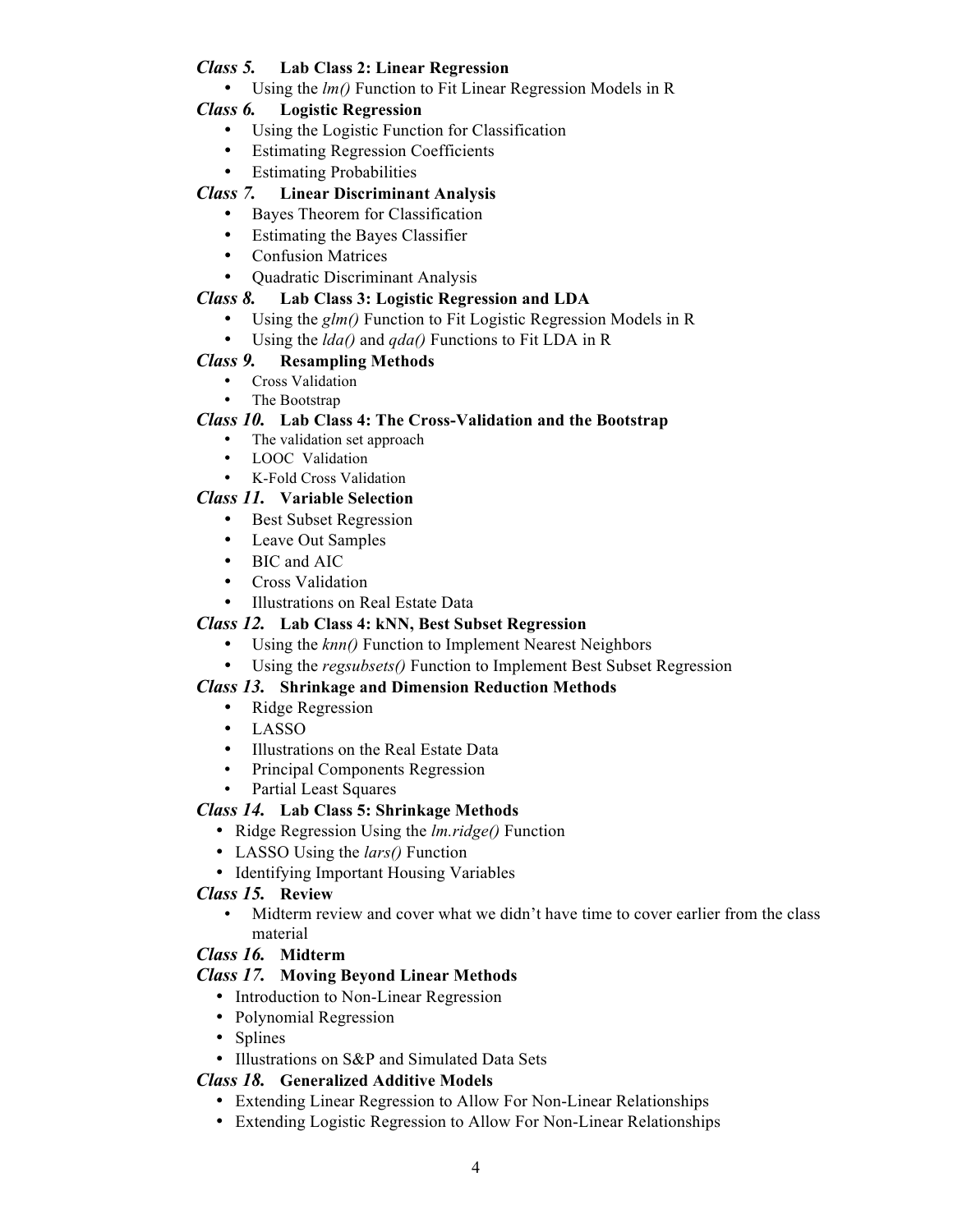• Predicting Tomorrow's Change in the S&P Given Movements Over the Last Week

# *Class 19.* **Lab Class 6: Polynomial Regression, Splines and GAM**

- Using the *poly()* Function to Implement Polynomial Regression
- Fitting Splines Using the *smooth.spline()* Function
- Producing a Generalized Additive Model Using the *gam()* Function.
- Illustrations on the S&P Data

# *Class 20.* **Tree Methods**

- Decision Trees
- Regression vs. Classification Trees
- Pruning Trees

# *Class 21.* **Bagging and Boosting**

- Ensemble Classifiers i.e. Using Multiple Classifications to Improve Prediction Accuracy
- The Bootstrap Method
- Using the Bootstrap to Produce a Bagged Classifier
- An Alternative Ensemble Classifier
- AdaBoost and Other Boosting Methods

# *Class 22.* **Lab Class 7: Tree Methods**

- Using the *tree()* Function to Grow Regression and Classification Trees
- Using the *gbm* Package to Implement Boosting Procedures

# *Class 23.* **Support Vector Machines (SVM)**

- The Support Vector Classifier
- Computing the SVM for Classification
- The SVM as a Penalization Method

# *Class 24.* **Lab Class 9**

• Using the *svm()* Function to Produce a Support Vector Machine

# *Class 25.* **Clustering Methods**

- K-means Clustering
- Hierarchical Clustering

# *Class 26.* **Lab Class 10: Clustering**

- Using the *kmeans()* Function to Implement K-means Clustering
- Using the *hclust()* Function to Implement Hierarchical Clustering
- *Class 27.* **Project**
- *Class 28.* **Project Presentations**
- *Class 29.* **Final Exam**